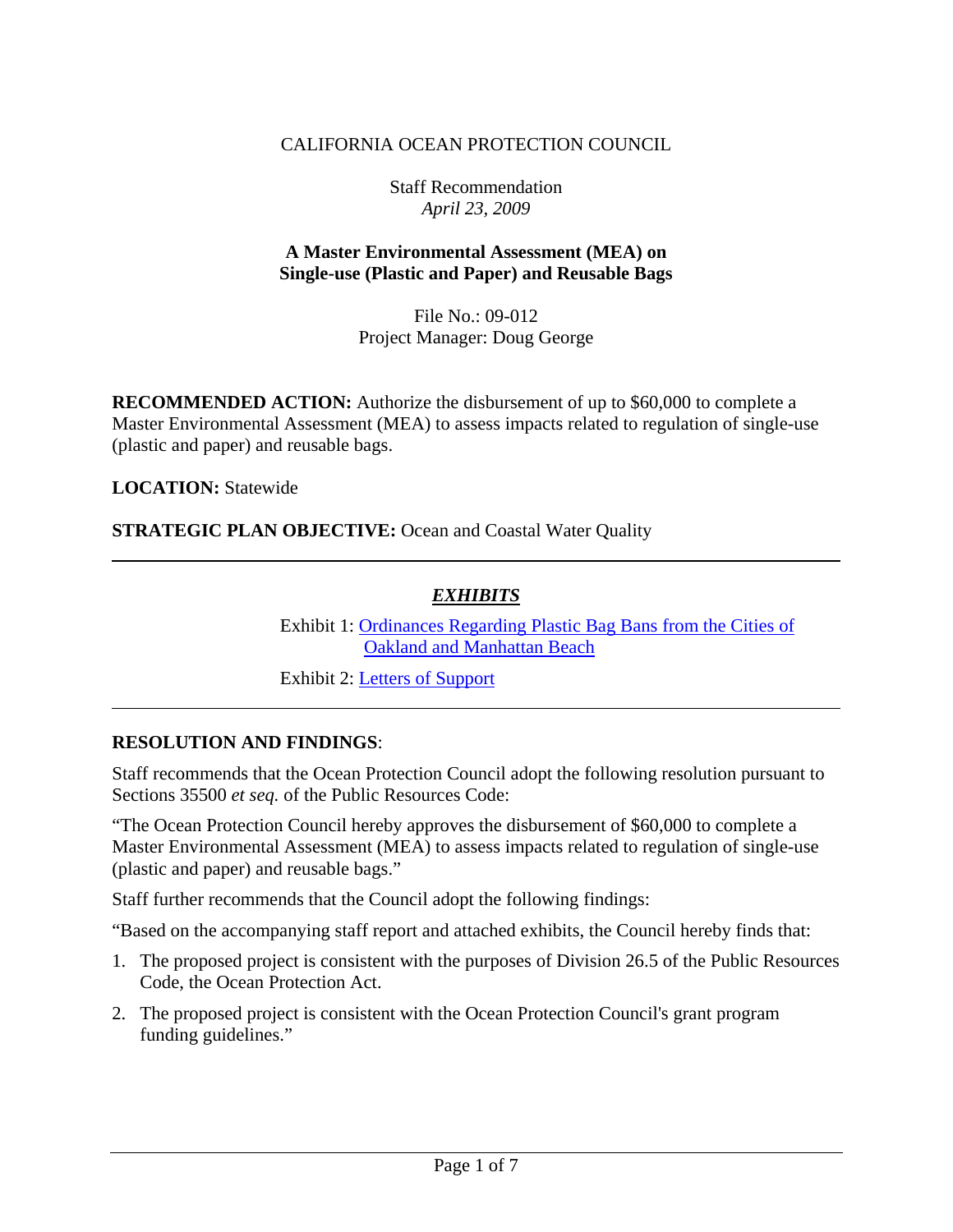## **PROJECT SUMMARY:**

In an effort to reduce marine debris, many local jurisdictions in California are proposing ordinances to ban or impose fees on single-use bags that often end up in the ocean as a result of improper disposal. As a part of complying with the California Environmental Quality Act (CEQA), when adopting these new ordinances, cities and counties need to examine the environmental impacts associated with the regulation of single-use bags, both paper and plastic. Certain life-cycle analysis (LCA) studies have concluded that while plastic bags are more damaging to the marine environment than paper bags, paper production may also have a significant adverse impact related to greenhouse gas emissions and waste streams. Yet, paper versus plastic is not the only trade-off available; another alternative is to encourage use of reusable bags made from fibers, such as canvas or jute, and impose bans or fees on single-use bags. Currently, no comparative analysis of the range of possible solutions and their associated impacts exists.

The proposed project would fund a Master Environmental Assessment (MEA) that would serve as a foundational analysis of the environmental impacts of the different bag options. CEQA requires all public agencies (local and state) to analyze and consider the environmental impacts of agency actions. Where a fair argument can be made that an action could have a significant impact on the environment, an Environmental Impact Report (EIR) must be prepared. Under CEQA, MEAs can be used to streamline the environmental review process. With an MEA, multiple jurisdictions can rely on the same analysis of similar policies with similar impacts, and thereby avoid duplication of effort and costs. Once complete, the MEA can be used by local agencies to inform decision-making and be incorporated by reference into individual jurisdiction-specific environmental documents. The MEA would include a literature review of available studies and would examine the relative impacts of plastic, paper, and reusable bags and the indirect environmental impacts of imposing fees and bans on single-use bags. The MEA would be a comprehensive analysis that could be used by all California cities and counties considering bans and fees, and would serve to speed each EIR process, thereby providing statewide cost savings. In addition, the MEA would address information gaps identified by the OPC and could inform state legislators and regulators considering restrictions or fees on singleuse bags.

## **PROJECT DESCRIPTION:**

#### **Project Background**:

The OPC has repeatedly drawn attention to the impacts from marine debris in marine ecosystems and has identified single-use disposable bags as one source of the problem. One challenge to imposing a prohibition or fee solely on single-use plastic bags is the likely increase of paper products as a replacement. Comparisons of product life-cycles for plastic versus paper provide conflicting results regarding the environmental impacts. In a 1990 Franklin Associates study, plastic bags were found to use 23 percent less energy, produce 76 percent less solid waste, contribute 57 percent less air emissions and 97 percent less water emissions than paper bags. This contrasts starkly with a 2000 Chalmers Industriteknik study that found paper uses 80 percent less energy, contributes 52 percent less to air emissions, and 29 percent less to water emissions. The second study also found that paper had less of an impact on acidification of waterways and toxicity in the aquatic environment. Yet, paper bag production can also have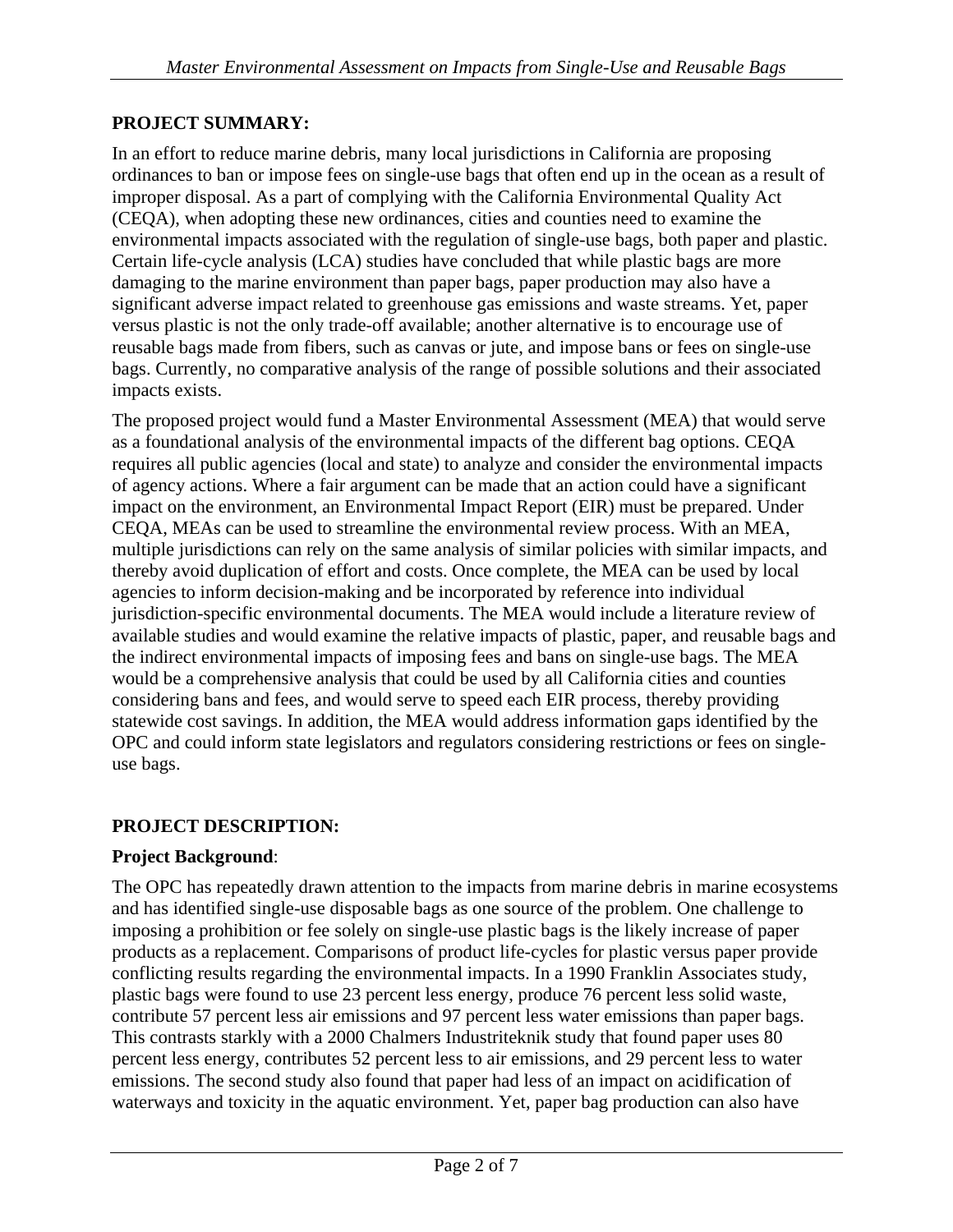negative impacts on the ocean by increased sediment loads in rivers from logging of trees in coastal watersheds to provide the raw materials for paper production. A shift toward reusable bags made from a variety of materials, such as jute and canvas, may ultimately be the solution. However, studies discussing the impacts of producing and using reusable bags remain elusive and a comprehensive review of all studies to assess the trade-offs between the different alternatives does not exist.

The OPC *Implementation Strategy to Prevent and Reduce Ocean Litter*, adopted at the November 2008 OPC meeting, identified the option of prohibiting single-use products that pose harmful threats to the marine environment as Priority Action #2. The strategy calls for a fee to be placed on single-use plastic and paper bags to encourage a shift toward reusable bags. Information gaps related to single-use bags were identified during the preparation of the OPC Implementation Strategy. A comprehensive assessment of all LCA and debris impact studies would address these information gaps and allow the OPC to coordinate and share data with decision-makers at state, regional, and local levels.

Coastal communities in particular face the challenge of how to address the problems created by marine debris. As a result, many coastal communities are proposing ordinances banning or imposing a fee on single-use bags. In the past two years, the Cities of Oakland and Manhattan Beach have attempted to impose new ordinances regarding single-use bags (Exhibit 1); Exhibit 2 includes letters from more than 30 other cities and counties interested in pursuing similar action.

Due to the conflicting, or sometimes absent, data regarding the impacts of paper and plastic bags, several recent court decisions have required local jurisdictions to complete an EIR prior to adoption of ordinances to ban or impose fees on single-use plastic bags. The courts found that the expert reports identifying the adverse lifecycle environmental impacts of paper bags – the presumed alternative to plastic – could be considered significant adverse impacts to the environment, requiring the preparation of an EIR. In the face of litigation, other cities and counties contemplating similar ordinances have also decided to prepare EIRs.

CEQA provides many avenues for agencies to streamline the environmental review process. One option is to prepare a MEA. When several jurisdictions are implementing similar policies or regulatory authorities, preparation of a general MEA, considering long-range, area-wide and cumulative impacts, helps avoid duplication of analysis for each individual action. A MEA can provide an inventory of existing science and analyze the environmental impacts of various alternatives. The MEA then serves as the foundational analysis that can be incorporated by reference and used to support individual jurisdiction-specific EIRs. No agency needs to adopt the MEA or serve as the "lead agency" – the MEA is merely a tool to identify and organize the existing science in preparation of individual EIRs. Each jurisdiction still must certify its own environmental review document and adopt its own findings in compliance with CEQA prior to adopting any ordinance.

An MEA could also serve to inform decision-makers at the state level. The MEA can provide a summary of existing knowledge for state agencies. This information will also be invaluable to the OPC and the Marine Debris Steering Committee as they continue to pursue actions to reduce impacts of debris in the marine environment.

## **Project Details and Scope of Work**: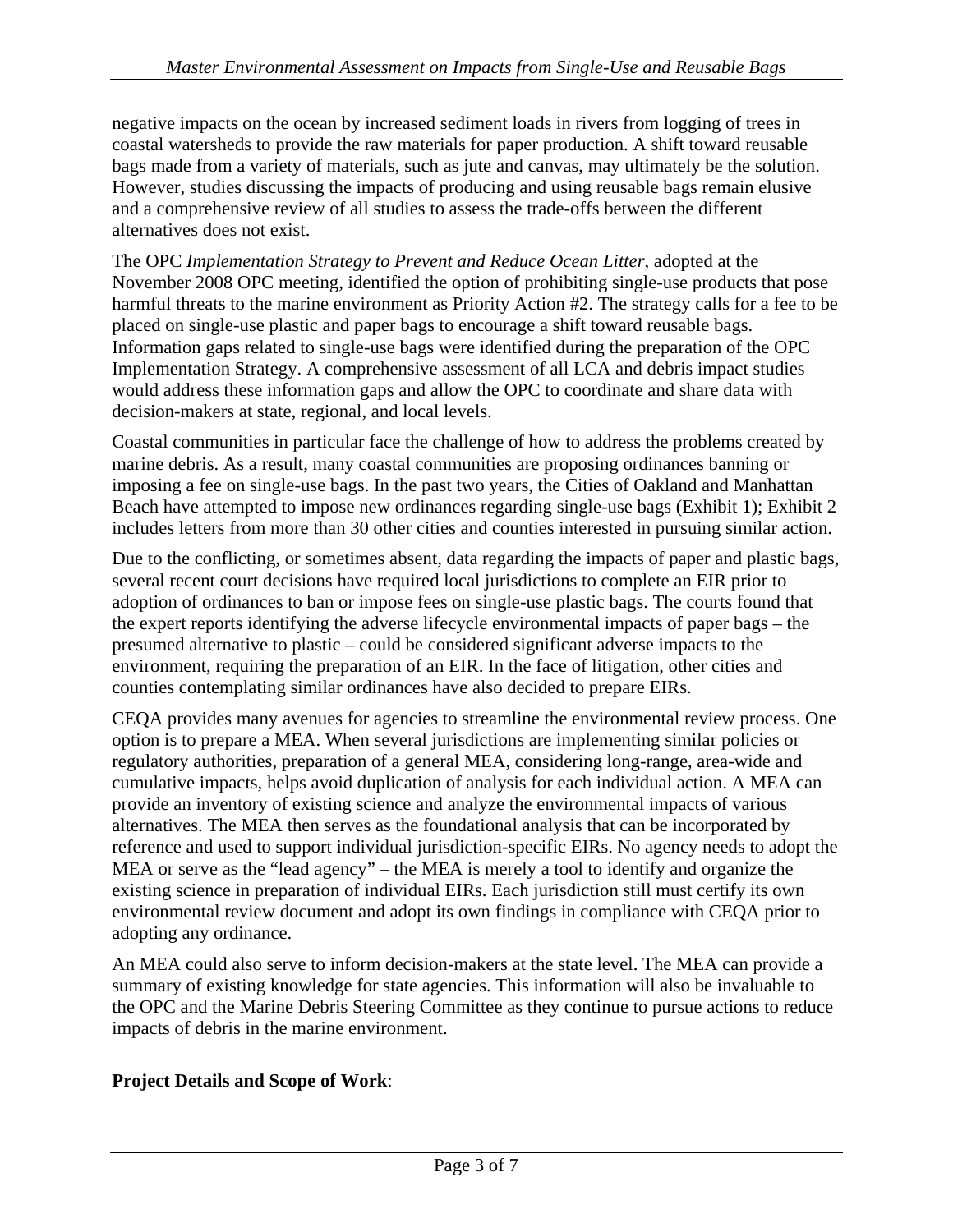The proposed MEA will inform and expedite the individual preparation of EIRs by various jurisdictions seeking to regulate single-use bags. The MEA will include a comprehensive literature search and evaluation of existing studies regarding: 1) environmental impacts of singleuse and reusable bags across their manufacture, transport, use, and disposal, and 2) the comparative environmental impacts of imposing fees or bans on single-use bags. Areas of impact analysis of comparative regulatory schemes will include: energy, greenhouse gas emissions, biological resources, water quality, waste, and transportation. CEQA only requires an analysis of existing research; no new data will be collected as part of this effort.

If funding is approved by the council, staff will hire a consultant to complete the MEA within six to nine months. The results of the MEA will be broadly applicable at the state, regional and local levels, fulfilling one of the OPC's roles to coordinate and share data to inform policy decisions. The MEA will reduce duplication of work that the jurisdictions must complete to satisfy the EIR requirements with many governments benefitting from its findings. This study must be performed urgently as several cities and counties are positioned to consider new ordinances.

# **PROJECT HISTORY:**

The OPC has taken a leadership role in developing effective ways to tackle the marine debris problems plaguing the oceans. In February 2007, the OPC passed a resolution that identified 13 recommendations for reducing and preventing ocean litter, including increased enforcement of enforcement of litter laws, expanding watershed-based clean-ups, coordinating regional efforts with West Coast states, banning toxic plastic packaging and convening a Marine Debris Steering Committee.

The Steering Committee was established in 2007 and guided the development of the Implementation Strategy. Members of the Steering Committee include representatives from seven state agencies including the California Coastal Commission, California Integrated Waste Management Board, Department of Conservation, Department of Toxic Substances Control, State Water Resources Control Board, Department of Parks and Recreation, Department of Transportation and Keep California Beautiful. The Steering Committee has continued to interact with OPC staff since the adoption of the Implementation Strategy as it develops new tasks to assist the OPC in addressing marine debris issues.

The OPC also has supported research into understanding the composition of marine debris entering the Pacific Ocean from California. The Santa Cruz-based non-profit organization Save Our Shores was granted \$100,000 in September 2007 to develop a community-based beach and marine debris prevention and removal program to benefit the Monterey Bay National Marine Sanctuary. This pilot program has a standardized debris collection card with state partners, identified debris hotspots in the City and County of Santa Cruz and instituted a Fourth of July debris awareness project. The program was recently extended for an additional two years to continue to demonstrate and expand on its successful strategies.

The OPC staff continues to work with numerous partners to find viable solutions to the problem of marine debris. Completing the MEA will allow the OPC to build on these other efforts and will promote cooperation with cities and counties that may provide additional partnerships in future marine debris reduction programs.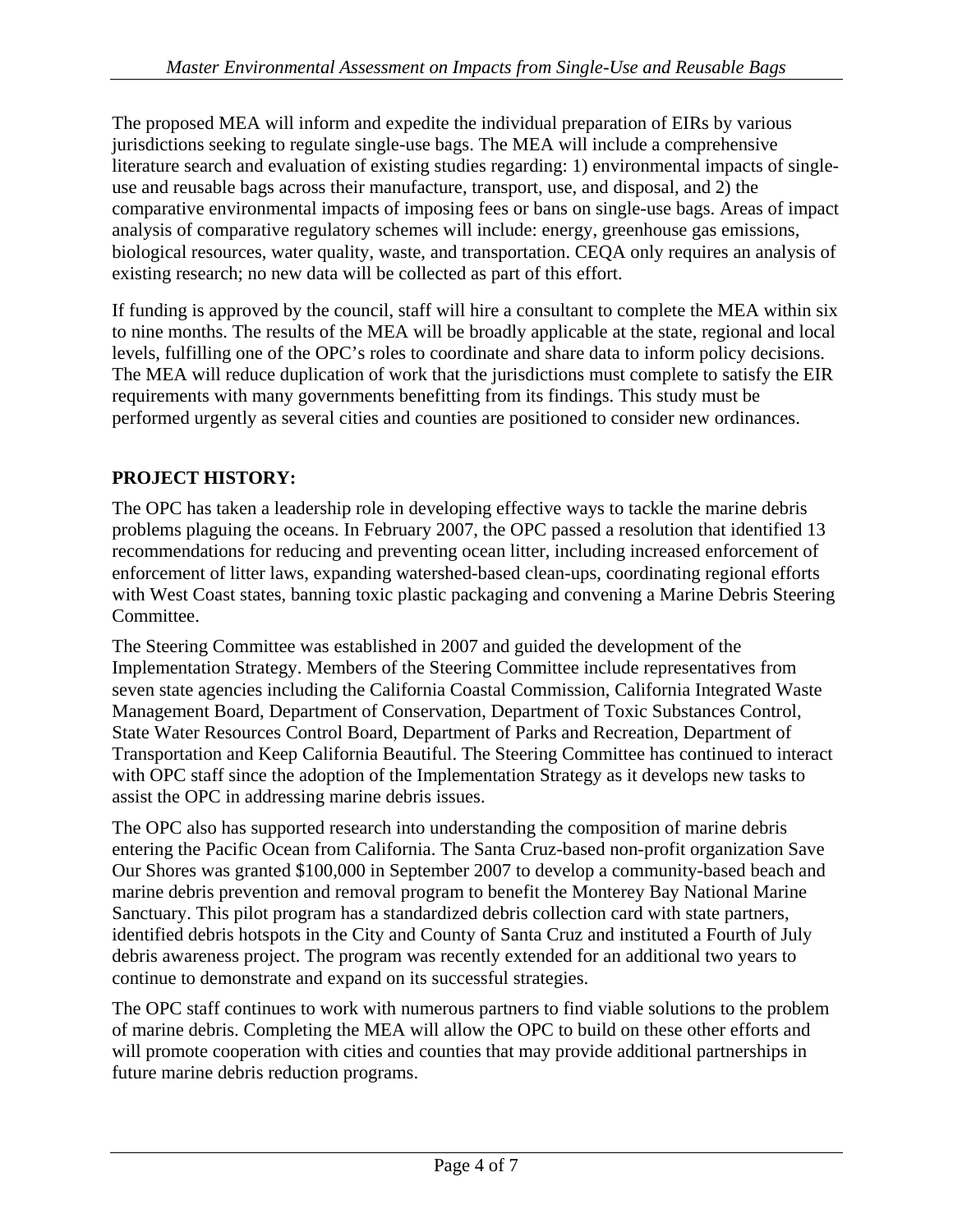#### **PROJECT FINANCING:**

| <b>Ocean Protection Council</b> | \$60,000 |
|---------------------------------|----------|
| <b>Total Project Costs</b>      | \$60,000 |

Staff anticipates using \$60,000 of the Ocean Protection Council's tidelands oil funds, appropriated to the Secretary of Natural Resources in the FY 04/05 budget for projects authorized pursuant to the Ocean Protection Act. The Natural Resources Agency has entered into an interagency agreement with the Coastal Conservancy to administer these funds on behalf of the Council and recommend projects for funding.

## **CONSISTENCY WITH CALIFORNIA OCEAN PROTECTION ACT:**

This project is consistent the Ocean Protection Act, Division 26.5 of the Public Resources Code, in the following respects:

The Ocean Protection Act identifies trust fund allowable projects in PRC Section 35650 (b)(2)(A), as including projects that eliminate or reduce threats to coastal and ocean ecosystems, habitats and species. The MEA allows municipalities to develop new ordinances that address products that frequently become marine debris. PRC Section  $35650(b)(2)(J)$  identifies allowable projects that provide funding for coordination and research to minimize the adverse impacts of climate change on California's ocean ecosystem, including the effects of sea level rise. The MEA would be addressing marine impacts and greenhouse gas emissions, a primary driver of sea level rise.

PRC Sections  $35615(a)(2)$  and  $35615(a)(5)$  identify coordination and sharing of data and transmission of the results of research to provide information for policy decisions as activities in which the OPC should engage. The MEA would produce the necessary data to inform state, regional and local decision-makers regarding the environmental impacts of regulations related to single-use and reusable bags.

## **CONSISTENCY WITH OPC'S STRATEGIC PLAN:**

**Goal C (Ocean and Coastal Water Quality) Objective 5:** Reduce ocean and coastal debris and its impacts to ocean ecosystems.

The OPC *Implementation Strategy* calls for prohibiting single-use products that could become marine debris when less harmful alternatives are available. The MEA will better inform about the impacts of the single-use bags and their replacements. The MEA would also provide a reference for municipalities seeking to investigate restrictions on single-use plastic or paper bags, both of which constitute marine debris.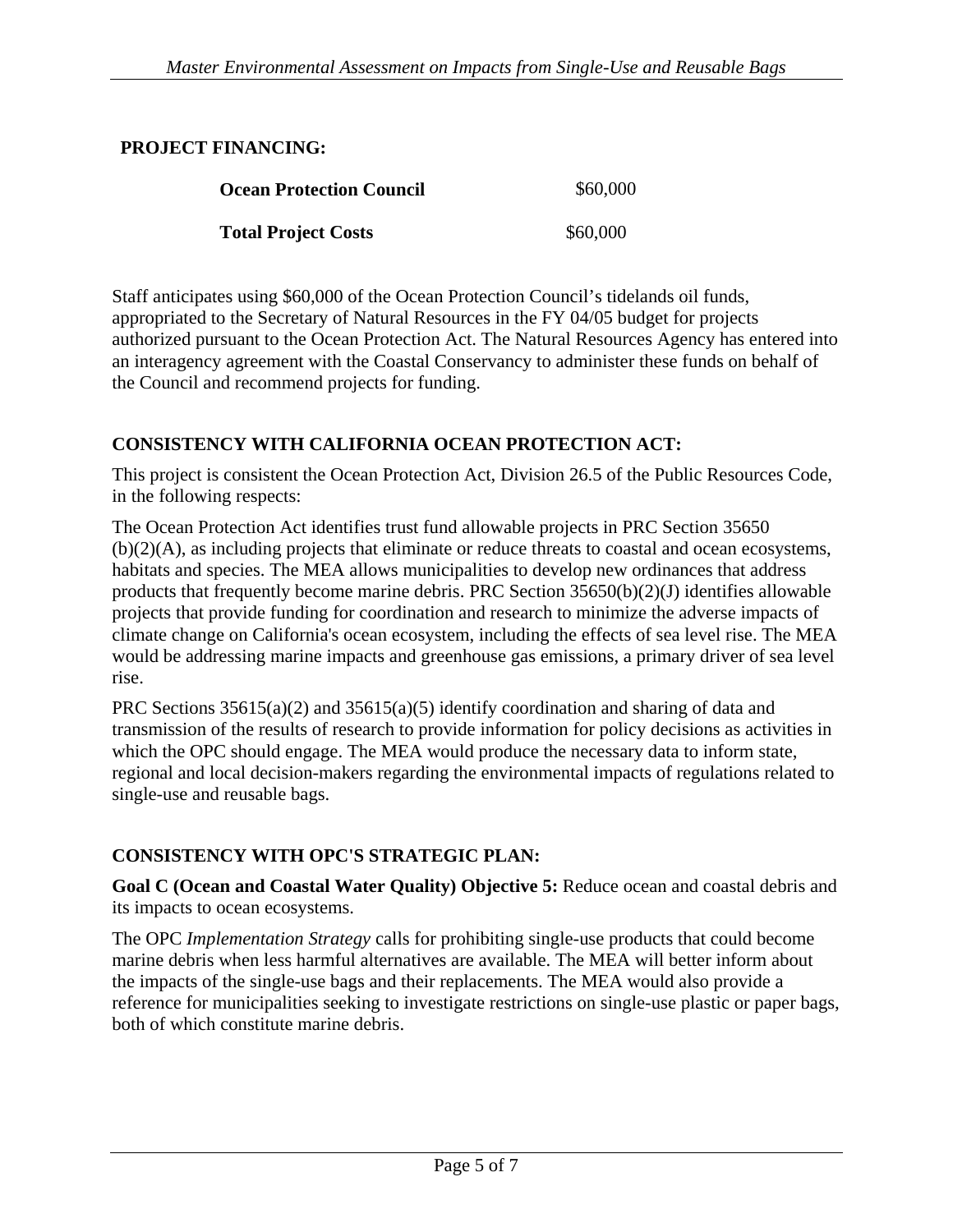### **CONSISTENCY WITH OPC'S GRANT PROGRAM FUNDING GUIDELINES:**

The proposed project is consistent with the OPC's Grant Program Funding Guidelines adopted November 20, 2008, in the following respects:

#### **Required Criteria**

- 1. **Directly relate to the ocean, coast, associated estuaries, or coastal-draining watersheds:**  The MEA on single-use plastic and paper bags and reusable bags will survey the available literature examining the oceanic, atmospheric, and terrestrial impacts from production, transportation and disposal of the bags. This study will provide information that may lead to the mitigation, elimination or reduction of the harmful effect to the marine environment caused by single-use bags.
- 2. **Support of the public:** See Exhibit 2, Letters of Support.
- 3. **Greater-than-local interest:** Almost 20 municipalities are considering or have attempted to implement restrict the usage of single-use plastic and paper bags including Manhattan Beach, Palo Alto, San Jose, Santa Monica, Oakland, San Francisco, Pasadena, Moorpark, Encinitas, and San Clemente and the Counties of Los Angeles and Marin. This MEA would provide the necessary background information for these cities and counties to prepare EIRs for proposed ordinances.

#### **Additional Criteria**

- 5. **Improvements to management approaches or techniques:** The information gathered by the MEA will assist state, regional and local governments to engage in discussions about practical solutions instead of repetitive debates about the impacts of single-use and reusable bags.
- 8. **Timeliness or Urgency:** Several California municipalities are at various stages of developing new ordinances related to single-use plastic and paper bags; some are considering conducting EIRs as soon as summer 2009.
- 9. **Coordination:** The results of the MEA will be broadly applicable at the state, regional and local levels, fulfilling one of the OPC's roles to coordinate and share data to inform policy decisions. The MEA will also ensure a relevant reference is available for any jurisdiction and the background information for any EIR is consistent statewide.

#### **CONSISTENCY WITH OPC'S PROGRAM PRIORITIES FOR 2009 THROUGH 2010:**

#### **Ocean and Coastal Water Quality – Marine Debris**

As called for in the Program Priorities, the OPC will work with state agencies and other organizations to implement the actions called for in the Implementation Strategy, adopted in November 2008. The proposed project will allow jurisdictions to investigate implementing the strategy's Priority Action #2 of placing fees or bans on single-use items, such as bags.

#### **COMPLIANCE WITH CEQA:**

Under 14 California Code of Regulations Section 15378, the preparation of the MEA is not a project under the California Environmental Quality Act (CEQA), as the MEA is being prepared